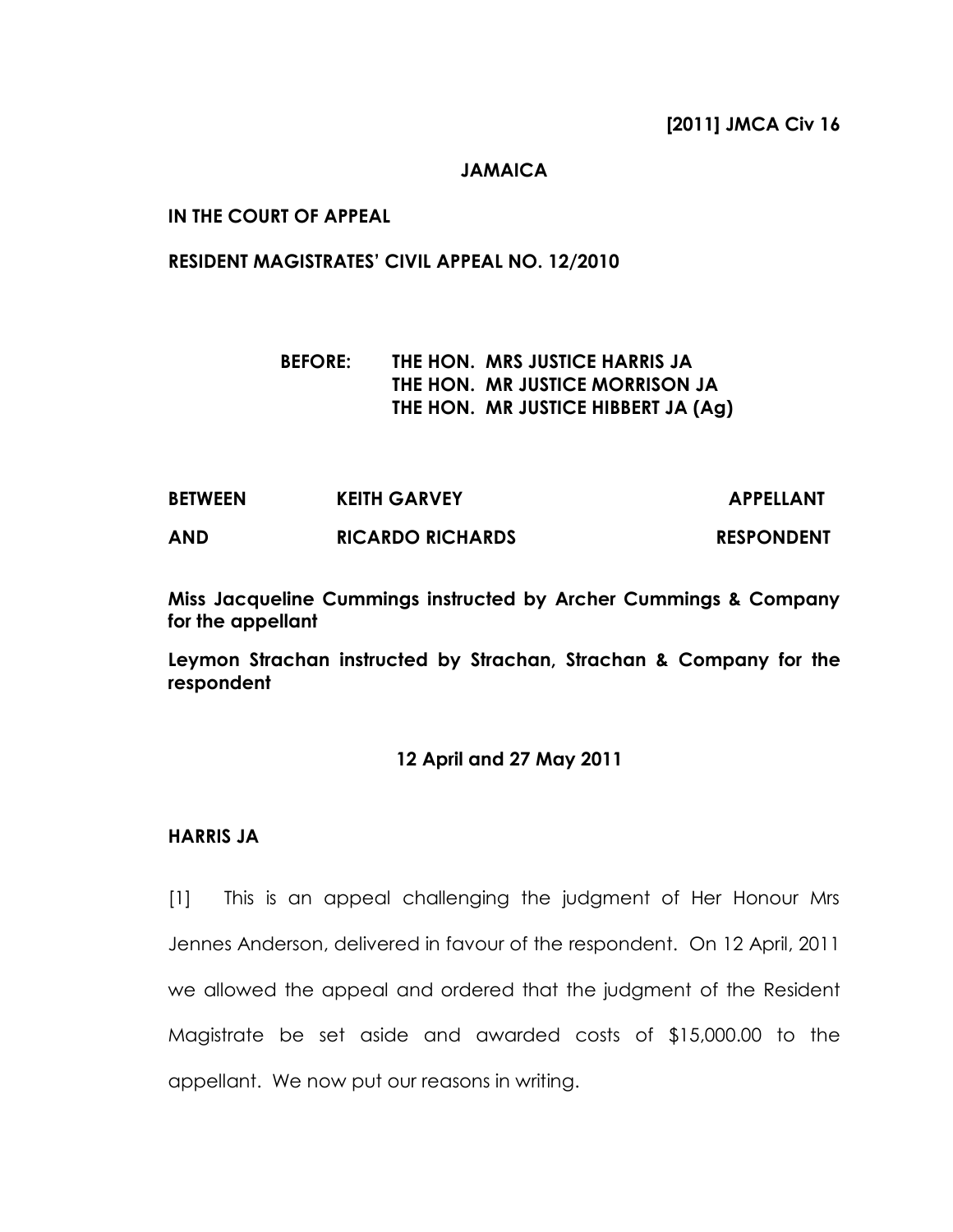[2] On 19 December, 2008 the respondent instituted proceedings against the appellant and a Mr Donald Salmon claiming damages of \$250,000.00 for breach of contract. His claim was particularized in the following terms:

> "We went into an agreement to coach players for national team assist tournaments, umpiring and maintenance training and preparation for team trials and National Club League matches Plaintiff and defendant agreed (sic) \$30,000 per month. However defendants have failed to pay plaintiff up until now."

[3] He stated that he was the manager of the Table Tennis Club. He asserted that he had conversations with the appellant, on the telephone and at the Young Men"s Christian Association (YMCA), about conducting the training of junior and senior table tennis players, on behalf of the Jamaica Table Tennis Association (JTTA). The appellant, he said, told him that four separate tables and four evenings per week would be required for the coaching of the players. He further said that the appellant was responsible for payment for training purposes and that the appellant informed him that he would pay him monthly, or at the end of each training programme. After each training programme, he declared, the sponsors would give money to the appellant who would in turn give him money from it.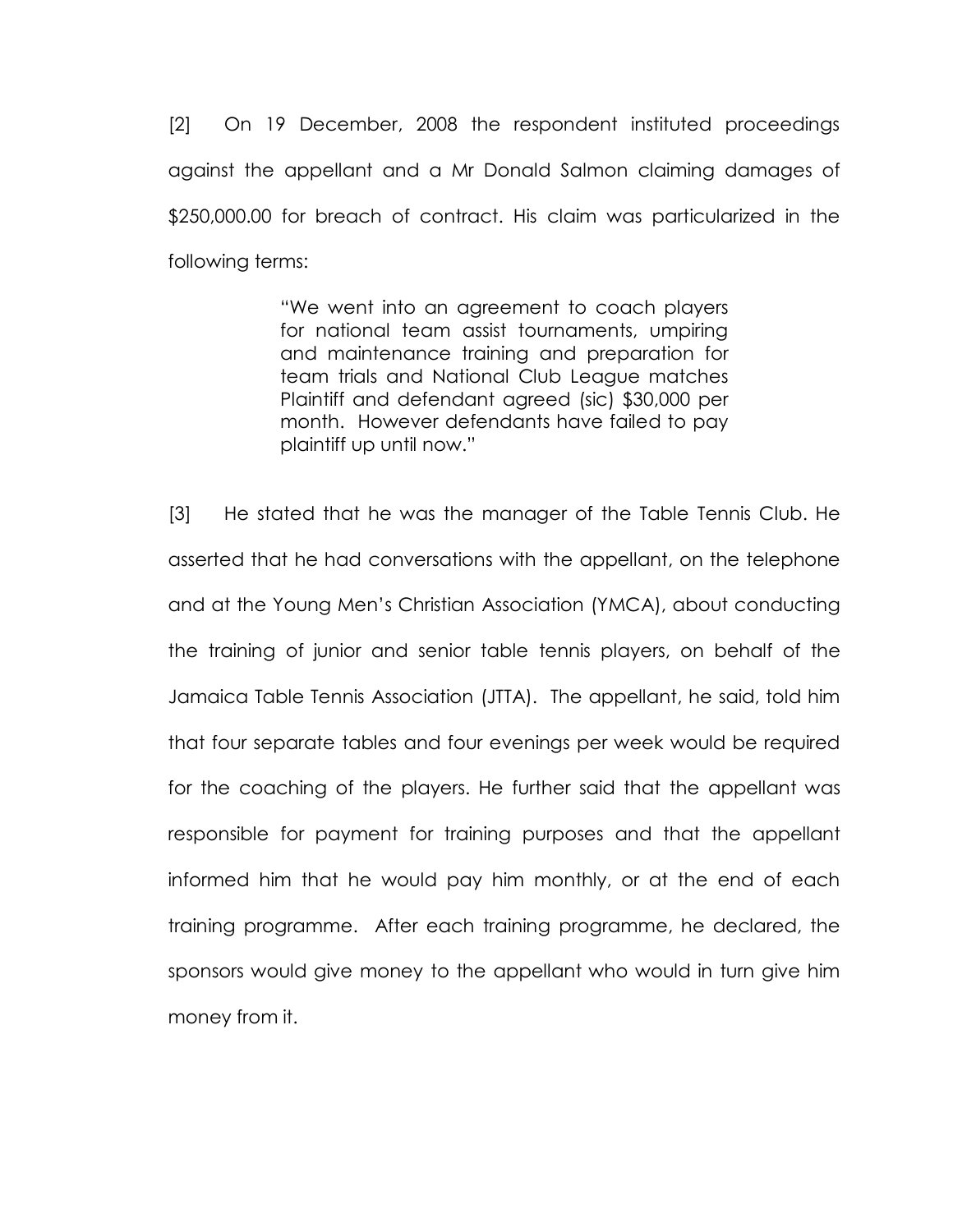[4] He went on to say that he informed the appellant that his fees would be in excess of \$20,000.00 monthly and that the appellant told him that he would be paid as soon as he received the money. The appellant did not communicate with him thereafter and although he trained the participants for two and a half years, he was never compensated.

[5] The learned Resident Magistrate heard the evidence adduced by the respondent. The appellant"s attorney-at-law made a no case submission. The learned Resident Magistrate then proceeded to make the following orders:

> "Judgment for \$250,000.00 against (sic) first Defendant. No case submission against (sic) second Defendant upheld. Costs to Plaintiff to be halved and to be agreed or taxed."

- [6] The following grounds of appeal were filed:
	- "1. The Learned Magistrate erred in finding that a prima facie case had been established against the Appellant/1st Defendant by the Respondent/Plaintiff.
	- 2. The Respondent/Plaintiff failed to provide evidence that any contract or agreement existed between himself and the Appellant/1st Defendant in his personal capacity.
	- 3. The Learned Magistrate failed to put the Appellant/1st Defendant to an election to call evidence of (sic) stand on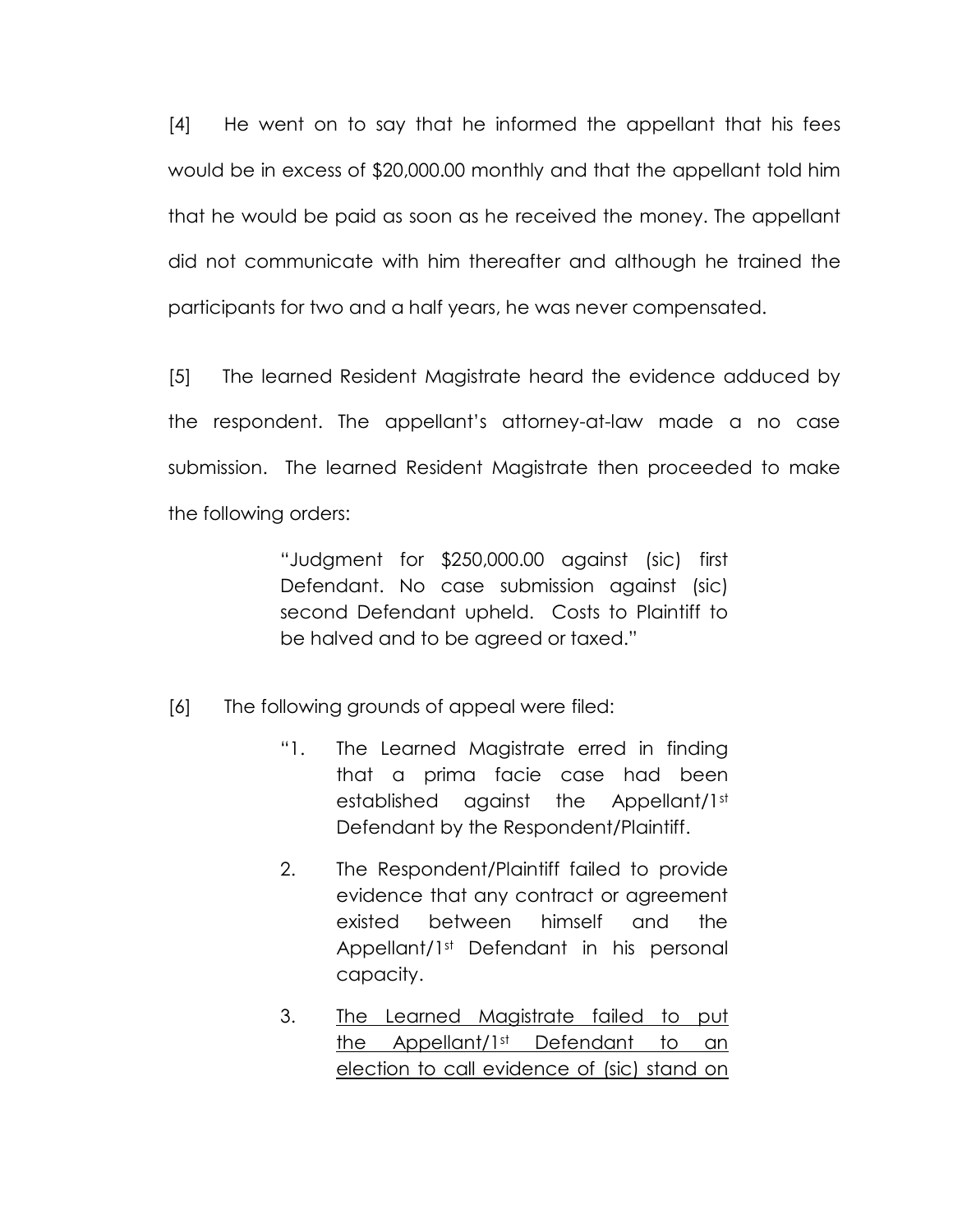# his submissions before deciding the no case submission."

- [7] The issues arising are:
	- (a) whether there was a concluded agreement between the appellant and the respondent upon which the learned Resident Magistrate could have entered judgment in favour of the respondent.
	- (b) whether the learned Resident Magistrate ought to have put the appellant to his election to stand on his no case submission or call evidence.

[8] Miss Cummings submitted that the learned Resident Magistrate acknowledged that there was an agreement in the making between the appellant and the respondent, yet concluded that there was a binding agreement between them. She contended that no binding agreement had been made between the parties. She argued that all essential terms must be present in a concluded agreement and the evidence of the respondent did not disclose that any terms were agreed upon by them.

[9] Mr Strachan quite properly conceded that the learned magistrate had erred.

[10] It is a well-settled rule that an agreement is not binding as a contract unless it shows an intention by the parties to create a legal relationship. Generally, three basic rules underpin the formation of a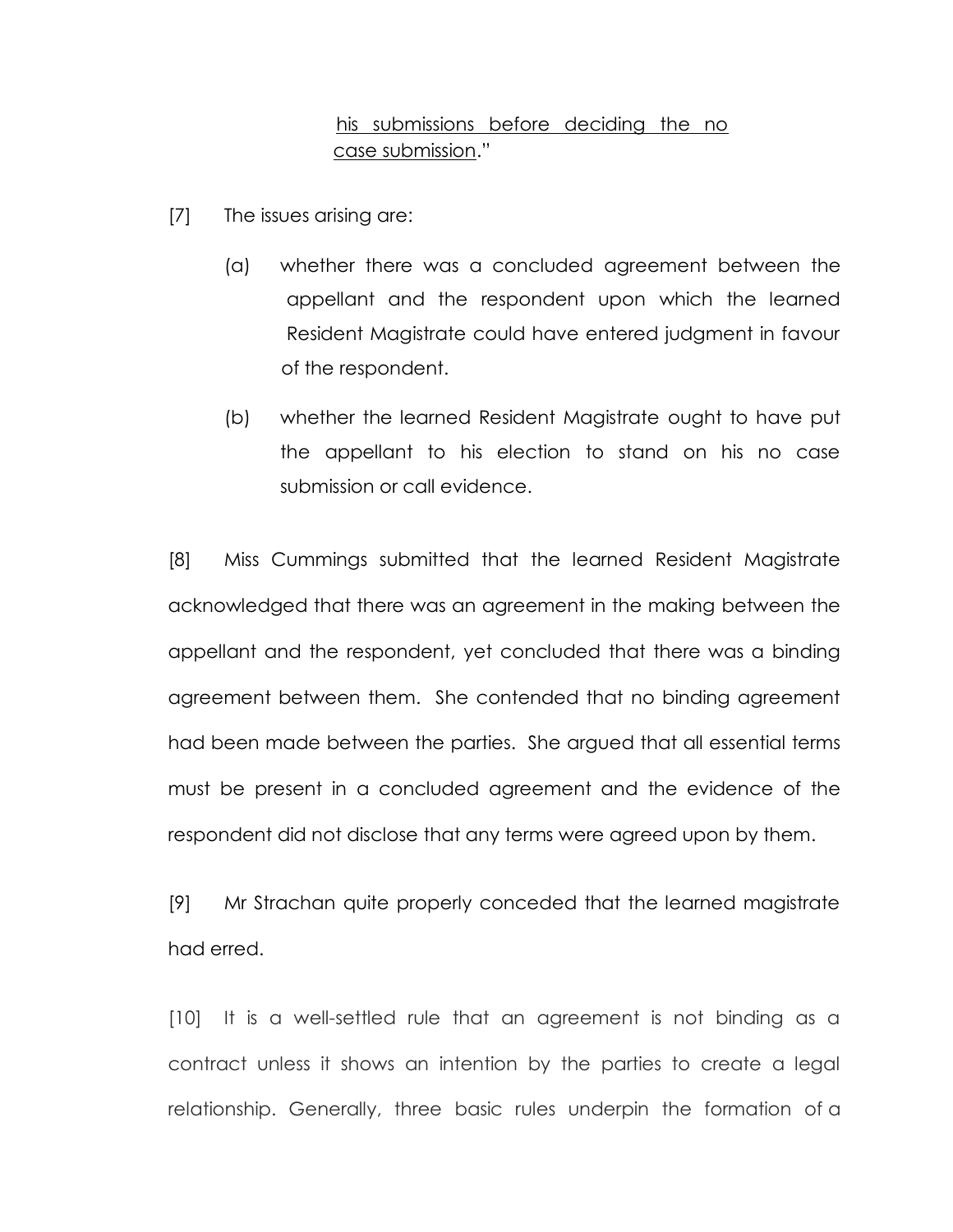contract, namely, an agreement, an intention to enter into the contractual relationship and consideration. For a contract to be valid and enforceable all essential terms governing the relationship of the parties must be incorporated therein. The subject matter must be certain. There must be positive evidence that a contractual obligation, born out of an oral or written agreement, is in existence.

[11] Ordinarily, in determining whether a contract exists, the question is whether the parties had agreed on all the essential terms. In so doing an objective test is applied. That is whether, objectively, it can be concluded that the parties intended to create a legally binding contractual relationship. In **RTS Flexible Systems Ltd v Molkerei Alois Muller GmbH & Co KG UK (Production)** 2010 3 All ER 1 Lord Clarke, at paragraph 45, describes

the applicable test to be as follows:

"Whether there is a binding contract between the parties and, if so, upon what terms depends upon what they have agreed. It depends not upon their subjective state of mind, but upon a consideration of what was communicated between them by words or conduct, and whether that leads objectively to a conclusion that they intended to create legal relations and had agreed upon all the terms which they regarded or the law requires as essential for the formation of legally binding relations. Even if certain terms of economic or other significance to the parties have not been finalized, an objective appraisal of their words and conduct may lead to the conclusion that they did not intend agreement of such terms to be a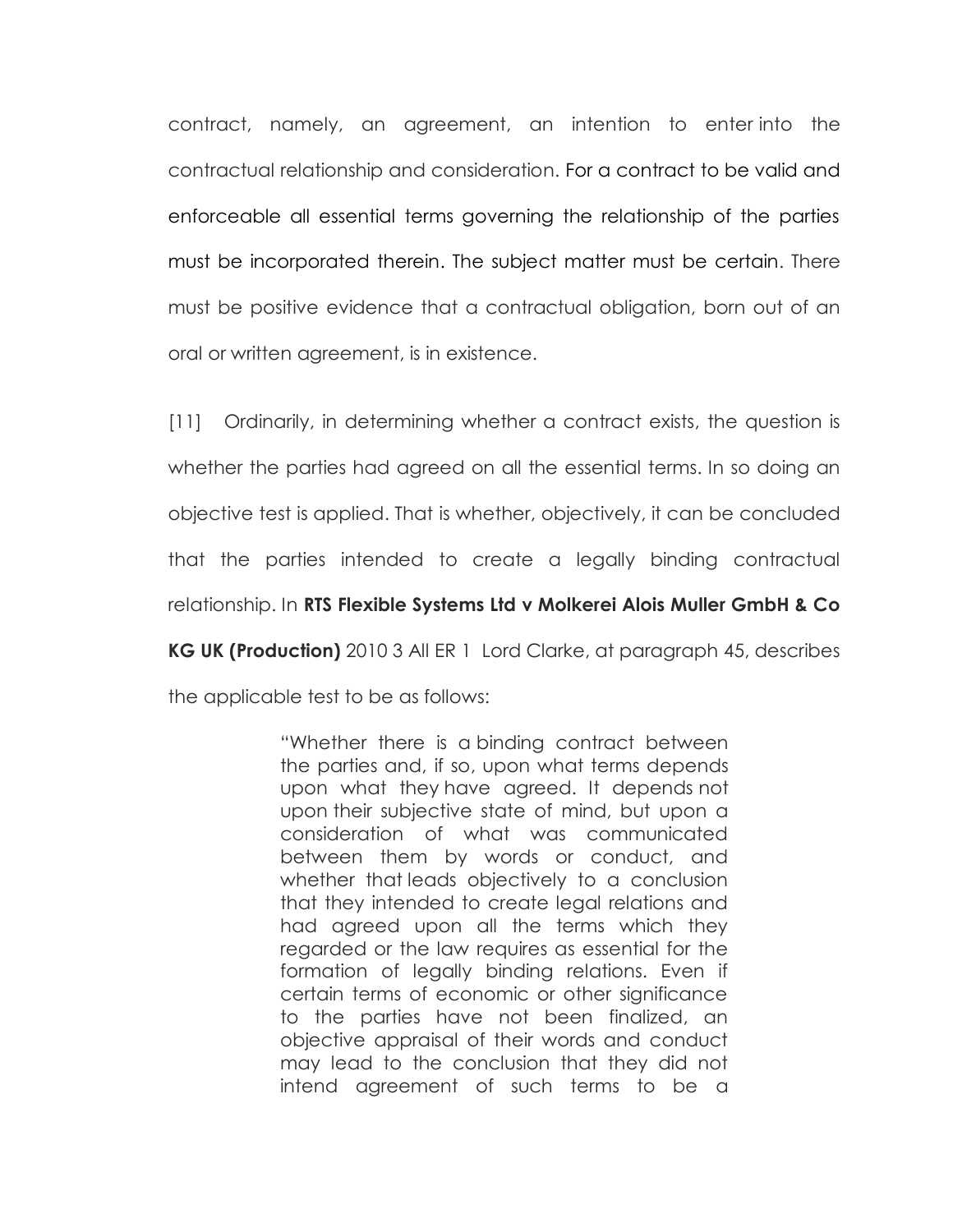precondition to a concluded and legally binding agreement."

[12] The essential terms of an agreement must at all times be present and must be clear and unequivocal. The court cannot impose a binding contract on the parties upon which they had not agreed. It cannot read into an agreement terms and conditions which in effect would support its validity and enforceability.

[13] The learned Resident Magistrate, in giving her reasons for judgment, dealt with it in this manner:

> "There appeared to have been an oral agreement with the 1st defendant with the terms not fully "fleshed out" but that may be the nature of oral agreements. The evidence disclosed no denial that the plaintiff managed a club, The Table Tennis Club, at the YMCA and that the 1st defendant requested the use of the facilities of that club. The club was used. The plaintiff worked in the actual organizing of (sic) and for tournaments. There is no denial that based on discussions between the plaintiff and the 1st defendant, The Table Tennis Club provided tables, time and coaching to members of the JTTA. The plaintiff had no arrangements with the JTTA; he had it with the 1st defendant. His evidence is that during his discussions with the 1st defendant the 2nd defendant and his duties with the JTTA were mentioned. Contrary to what the defendants" attorney-at-law said in his submission, there was no evidence given by the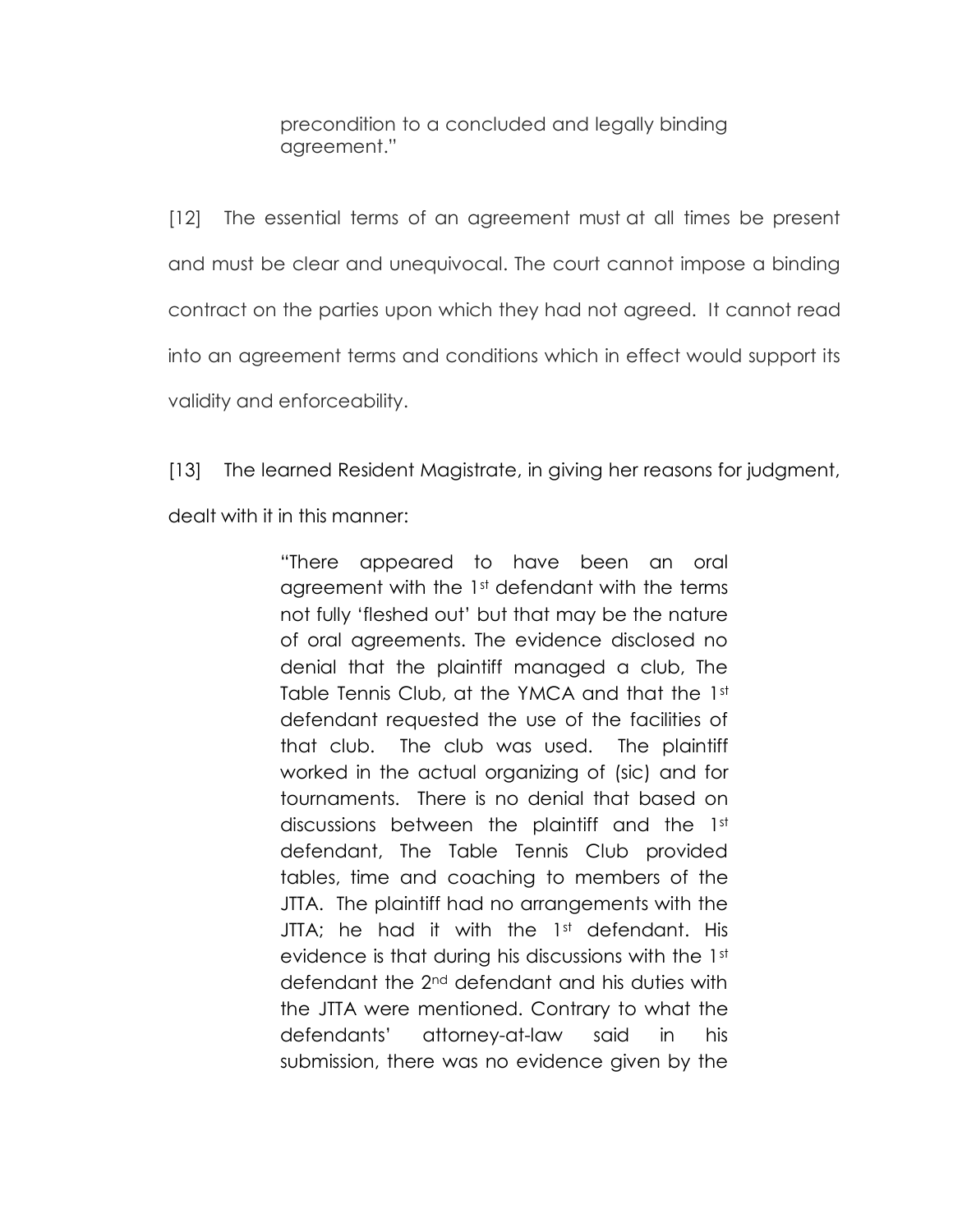plaintiff of any actual discussion between himself and the 2nd defendant.

It was pointed out that there was no contradiction in the plaintiff"s evidence as regards the fact that he worked for the defendants for two and a half years and that the programme was never ending. As far as the plaintiff was concerned he worked and was involved in it for a set period which he can state, but as far as he is aware the programme continues (without him).

The plaintiff said he told the defendants that he worked for "not less than \$20,000.00 monthly" so we have a stated amount to work with. We also have a definite time frame, June 2006 to January 2009.

What was not given in evidence was the frequency of the training programme and tournaments.

However based on a calculation of the minimum monthly salary discussed and a time frame of 30 months then he seems to have earned about \$600,000.

The suit is for \$250,000.00, the jurisdictional limit of this court, so judgment is for \$250,000.00 against the 1st defendant and the No Case Submission is upheld against the 2nd defendant."

[14] In the case under review, the performance of an obligation is at the heart of the dispute between the parties. Even if there was an arrangement between the parties for the respondent to undertake the training of persons to participate in the table tennis tournaments, the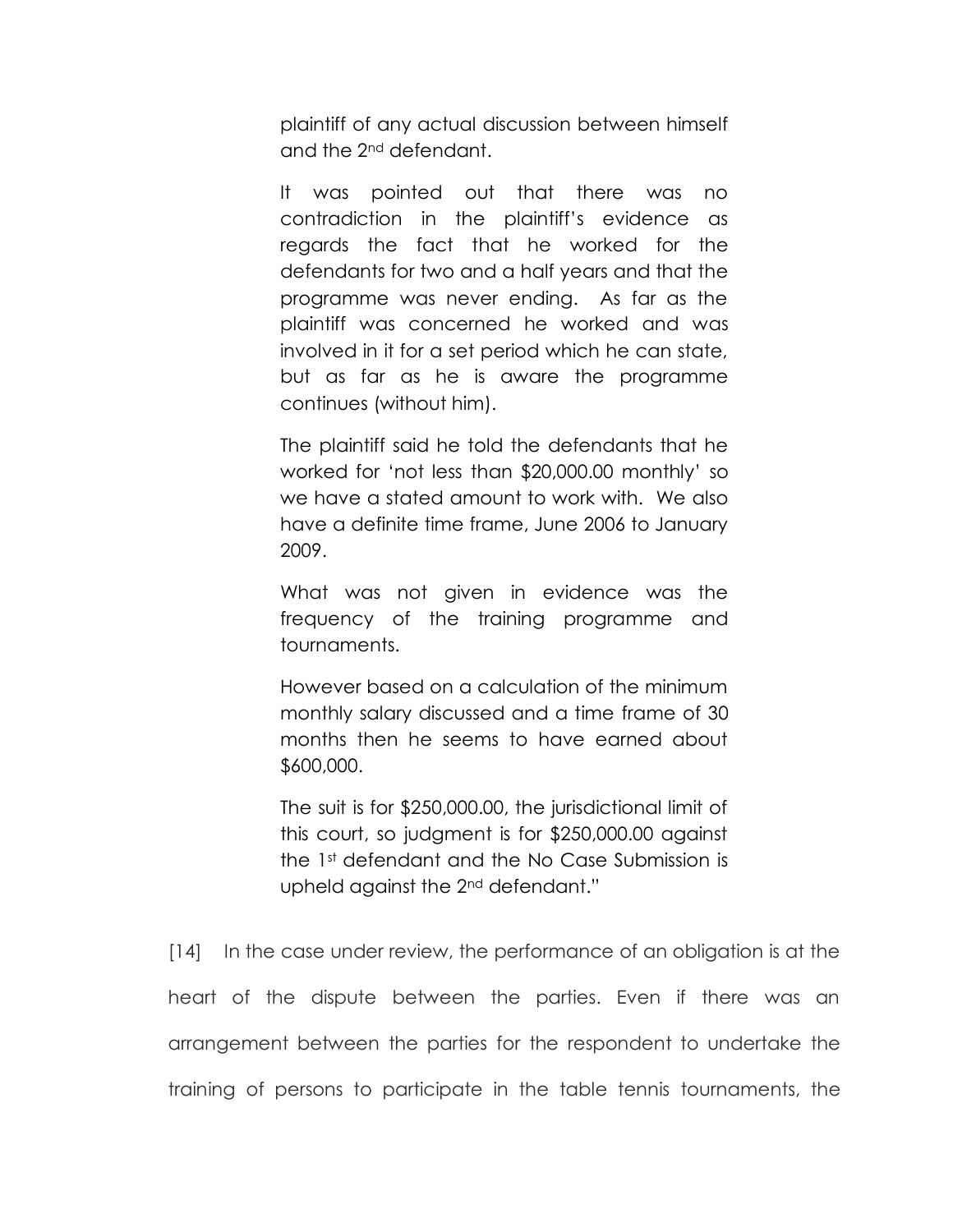terms of such arrangement are vague. This, the learned Resident Magistrate failed to appreciate. The respondent stated that he performed the services upon which the parties agreed but there is nothing to show that the parties had agreed upon a specific period during which the respondent should carry out the services which he said he had done over a two year period.

[15] Further, there is no evidence that a fixed amount was agreed upon as to the respondent"s remuneration. He merely stated that the payments were to be on a monthly basis, the appellant informed him that he would be paid monthly or following each training programme and that the appellant would offer him money received from sponsorship**.** Significantly, his claim was for \$30,000.00 monthly which is, obviously, a specific sum. However, his evidence is that he told the appellant that he worked for a sum in excess of \$20,000.00 monthly and that the appellant advised him that on his, the appellant"s, receipt of the money he would communicate with him. In these circumstances, it cannot be said that there was evidence that any remuneration had been agreed upon.

[16] Further, there is no evidence that there was any arrangement with the respondent for the use of the JTTA"s facilities. Any arrangement in this regard would have had to be made with Mr Salmon, who, the respondent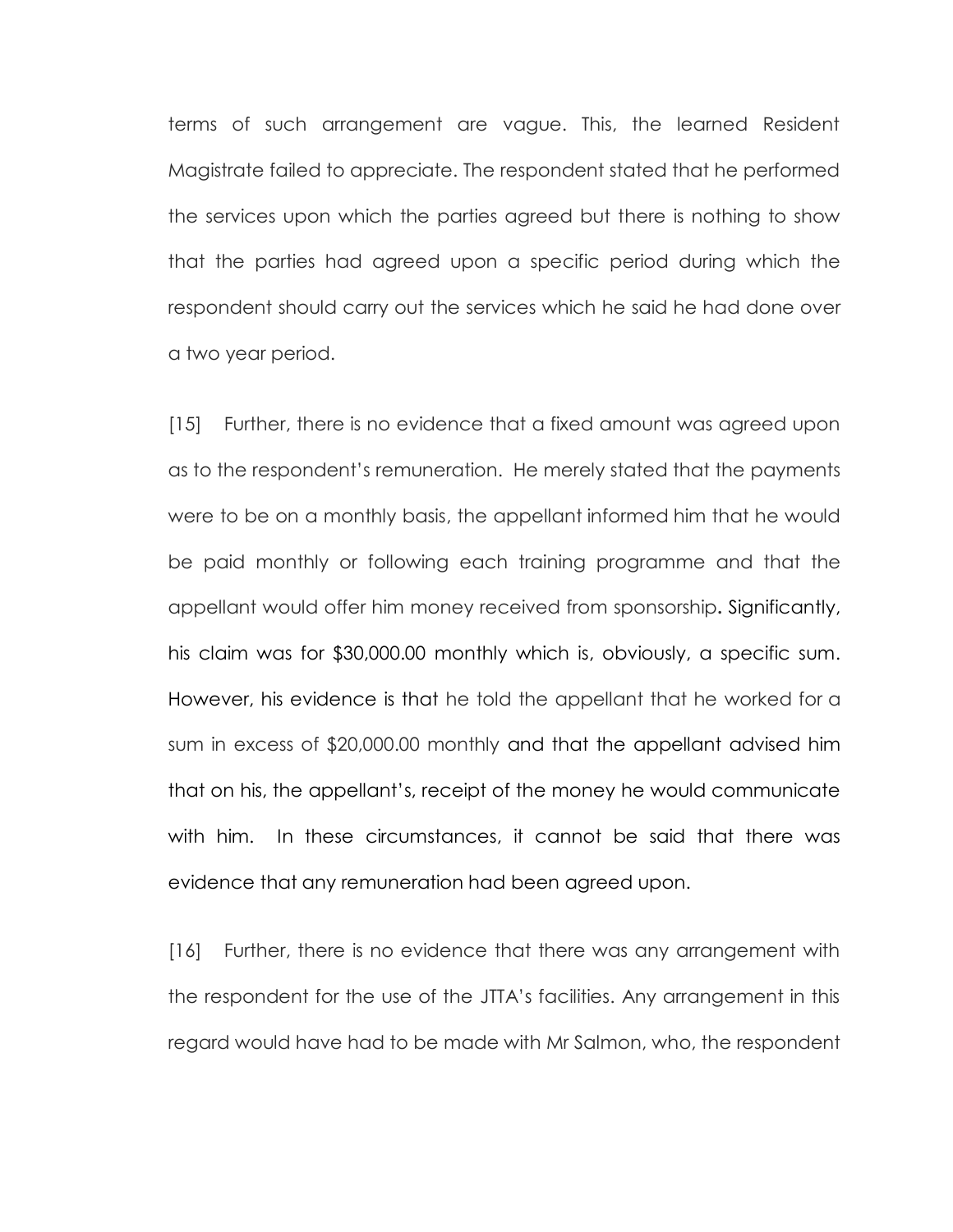said, was the person in charge of the functions of the JTTA. Mr Salmon was never involved in any discussions with the respondent.

[17] The learned Resident Magistrate"s statement that "there appeared to have been an oral agreement" and her further statement that the terms of an agreement had not been fully "fleshed out", are clearly an acknowledgment by her that there was no concluded agreement in place, yet she proceeded to find that a valid contract was in existence.

[18] It is also necessary to state that the respondent related that the appellant performed certain functions at the JTTA. Even if this is so, we agree with Miss Cummings that whatever arrangements were made between the parties regarding the provision of certain facilities by the JTTA, this would go to show that they were made with the appellant, as representative of the JTTA and not with the appellant in his personal capacity.

[19] Even if there had been negotiations or discussions between the parties, the evidence does not reveal that these led to a binding and enforceable contract between the parties. No definitive terms had been negotiated which would have had a contractual effect. It cannot be said that, as legally required, all essential terms had been agreed on. There being no agreed terms, there is nothing to show that the parties intended to create legal relations. Any discussions between them cannot be taken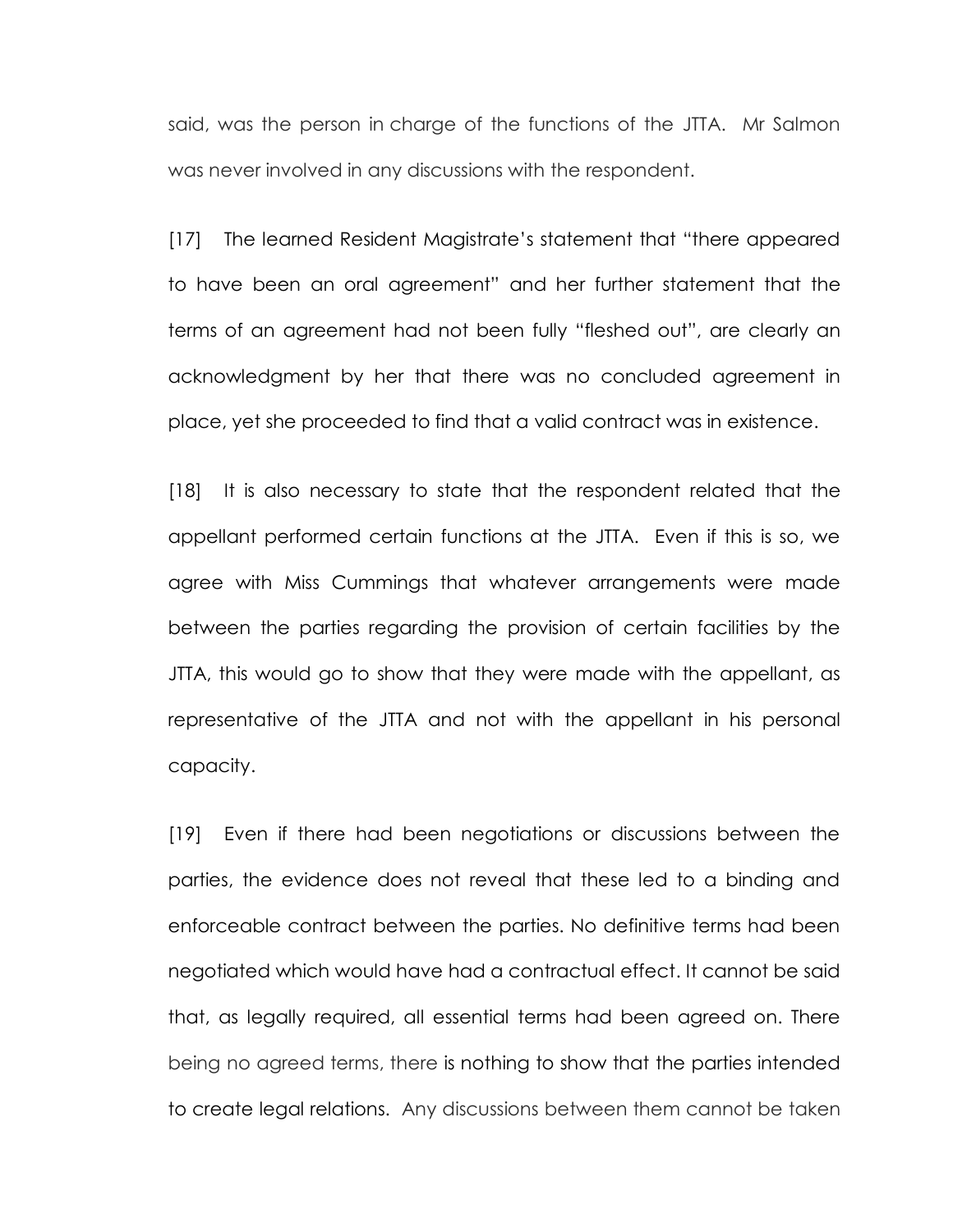higher than pre-contractual negotiations contemplated by them to enter into a binding agreement. The evidentiary material before the learned Resident Magistrate clearly shows that no concrete agreement was formed either expressly or by implication. Therefore there is no basis upon which she could have concluded that there was a binding contract between the parties.

[20] It was also Miss Cummings" submission that the learned magistrate erred in failing to put the appellant to his election to stand by his submissions or call evidence in support of his case. She cited the case of

#### *James Douglas v St Jago Cement Block Factory Limited and Esso Standard*

*Oil S.A. Ltd* (1991) 28 JLR 51 in support of this submission.

[21] In that case, it was held, among other things, that as a matter of law, a judge is required to put counsel who prefers to make a no case submission to his election and to refuse to rule unless counsel elects to call no evidence. At page 5 Wright JA said:

> "I would have thought that the governing principle is now so well established as not to be now the subject of debate: See *Yuill v Yuill* (1945) 1 ALL ER 183, where Lord Greene, M.R, in dealing with the very question, said at page 185:

> > "The practice which has been laid down amounts to no more that (sic) a direction to the judge to put counsel who desires to make a submission of a no case to his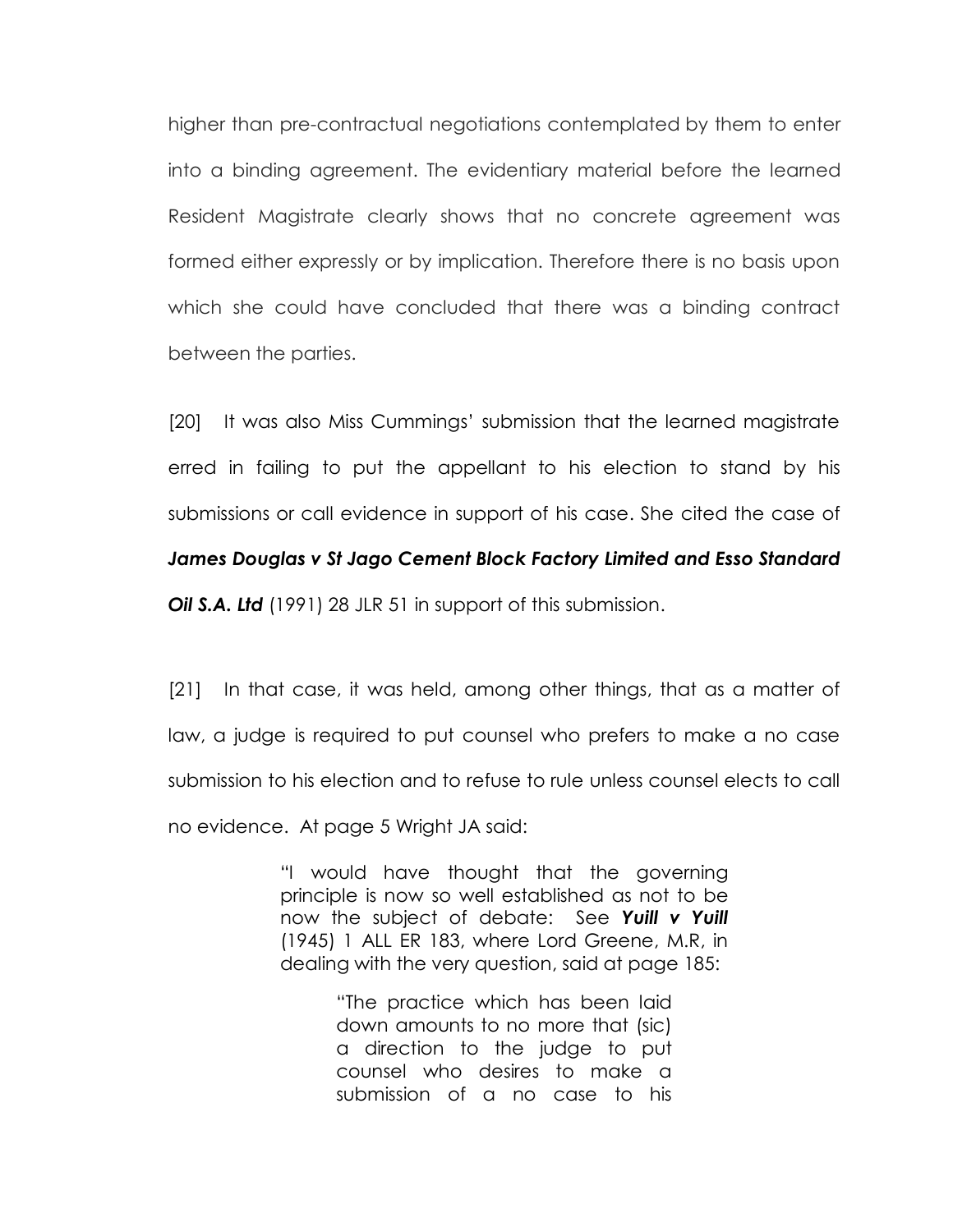election and to refuse to rule unless counsel elects to call no evidence. Where counsel has so elected he is, of course, bound: but if for any reason, be it through oversight or (as here) through a misinterpretation as to the nature of counsel"s argument, the judge does not put counsel to his election and no election in fact takes place, counsel is entitled to call his evidence just as much as if he had never made the submission."

[22] At the close of the respondent"s case, the appellant"s attorney at law made submissions that the appellant and Mr Salmon ought not to be called upon to answer. The submissions were upheld in favour of Mr Salmon but were rejected in respect of the appellant. The learned Resident Magistrate, in dealing with the submissions said:

> "It was pointed out that a No Case Submission meant that the defendant failed to answer any of the plaintiff"s allegations and therefore the plaintiff"s case as presented stands alone. If the defendants said in their Statement of Defence that there is no contract between the plaintiff and the defendants (sic). That they were not sued in their proper capacity; and that if there was anyone to be sued at all it was the Jamaica Table Tennis Association (JTTA); the rule of evidence is that they should at least attempt to prove their defence. This (sic) to be done on a balance of probabilities in a civil suit such as this. The defendant pointed out in his submission that when a plaintiff alleges an oral contract his evidence may state the terms of the contract to suit him. In such a case then the defendants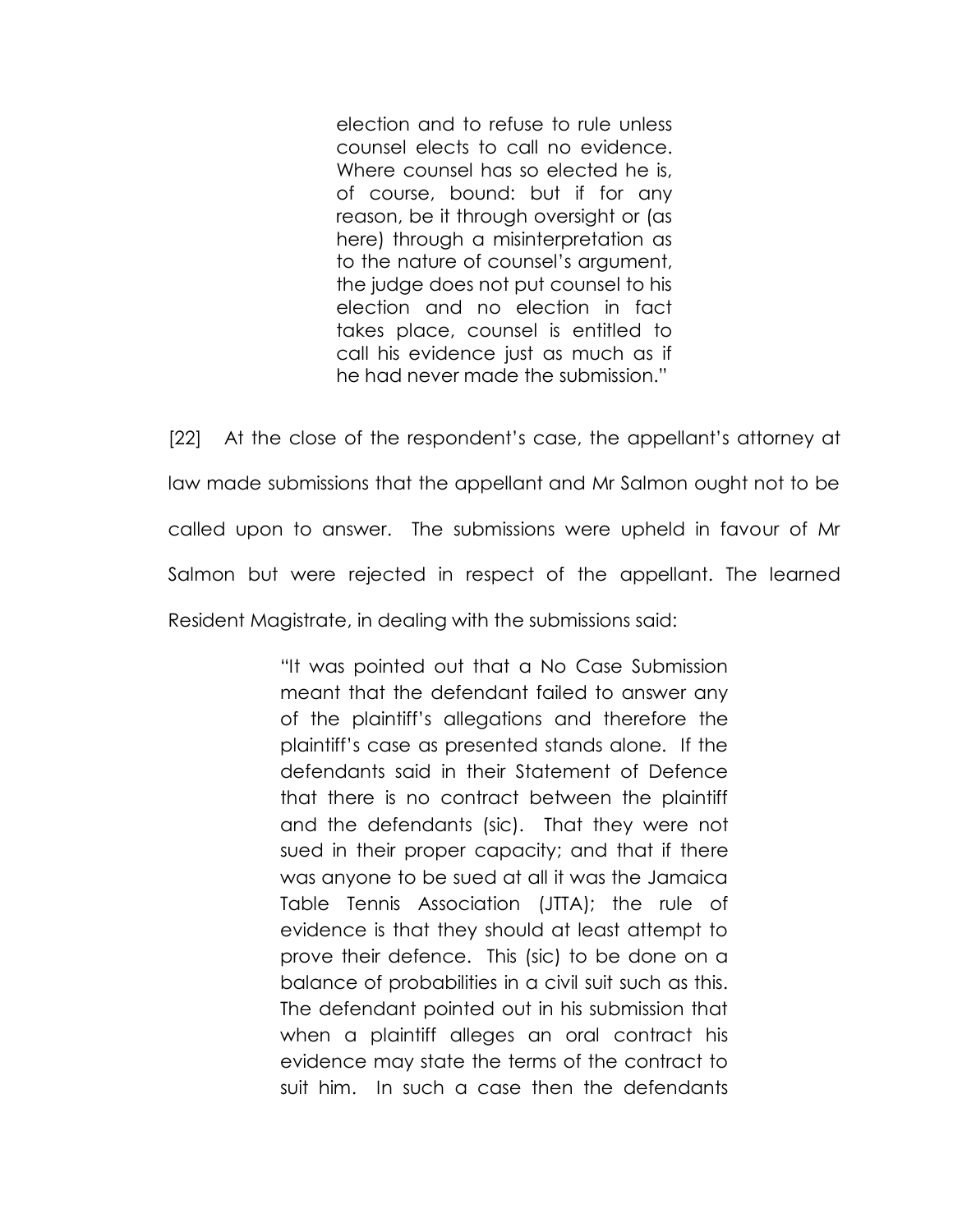being present and represented had an obligation to come forward with their version of the contract or alternatively, show that none existed."

She then went on to say:

"When the judgment was being delivered the defendants (sic) attorney-at-law attempted to interrupt the judgment when he realized the direction in which the judgment was headed. He said he should have again been asked if he stood by his submission before a judgment was given. He was told that he had already made his application and had been allowed to address the court on it and based on his Application and the submission he made when asked if he was certain he wanted to make the Application; the judgment was being given. He was at that time, further told that a party cannot use another party to do work; to not pay for the work done and then come to court and say they have no case to answer. On a balance of probabilities the defendants lost the case because they did not take the stand to disprove the plaintiff"s evidence. That evidence by the plaintiff was found to be sufficient to discharge his burden of proof.

It is to be noted that the defendant"s attorney was only asked if he was certain that he wanted to make a No Case Application. He was never actually asked if he "Stood by his Application."

[23] After hearing the submissions, having ruled against the appellant,

the learned Resident Magistrate was duty bound to have called upon him

to elect as to whether he stood by his submissions, or he proposed to give